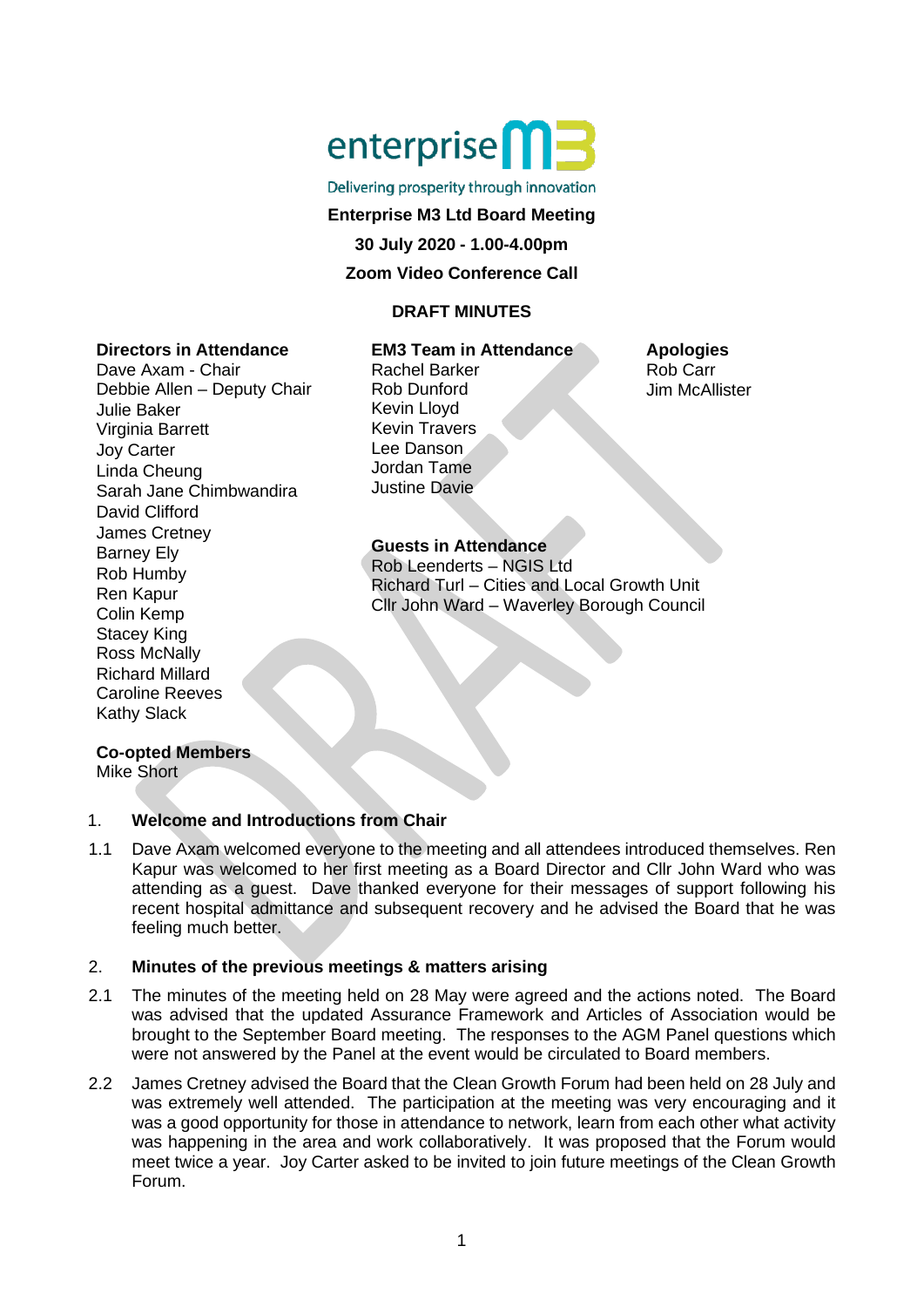| Action to be taken                                             | By Whom       | When        |
|----------------------------------------------------------------|---------------|-------------|
| Circulate responses to AGM Panel questions to<br>Board members | Justine Davie | August 2020 |
| Add Joy Carter to Clean Growth Forum invitation                | Jennie Pell   | August 2020 |

## 3. **Chairs Report**

- 3.1 The Board received details on the activities and events undertaken by the Chair since the last Board meeting. The Chair had attended a number of meetings with the Southern LEP Chairs and CEO's, now working together under the name Catalyst South, with the aim to set out the clear strategic position of the South in relation to economic recovery. A new round of meetings had started with Enterprise M3 MPs and further meetings would be held in the coming months.
- 3.2 There had also been a number of meetings preparing for the Annual General Meeting which had taken place on 24 June. The feedback received from the AGM had been extremely positive with attendees finding the format helpful and a suggestion that the format of future AGM's should include digital segments. There were an impressive number of business representatives in attendance and most stayed for the full 90-minutes session. Board members were asked to continue to send out the link to the Enterprise M3 Annual Report to their contacts.

#### 4. **Catalyst South**

- 4.1 Dave Axam updated the Board on the activity being undertaken by Catalyst South, the group of six southern LEPs (Enterprise M3, South East, Coast to Capital, Hertfordshire, Solent and Thames Valley Berkshire), working jointly to give a greater profile to the area and ensuring the southern voice was heard. The Group would also work closely with local authorities and partner organisations.
- 4.2 Two ministerial roundtables had been held for businesses in the Catalyst South area which worked extremely well giving businesses the opportunity to speak to ministers and get their message to Government. The roundtable provided an opportunity to: demonstrate value and return on investment in the area; propose partnering with Government on recovery; and, lead conversations for meaningful investment. It was agreed that there needed to be some thought on areas where Catalyst South could work together which would provide the most added value. There was currently no funding being sought for the activity of Catalyst South but that could change following the publication of the Devolution White Paper.
- 4.3 Barney Ely reported on a meeting that had been held with the Catalyst South Skills Advisory Panels Chairs. There had been a lot of discussion on guidance available and there was support for working together as a grouping. Joy Carter suggested universities in the Catalyst South area could be mobilised but there would need to be a clear plan potentially on the clean growth agenda.
- 4.4 Richard Turl advised the Board that the Devolution White Paper was still in the process of being drafted. It was envisaged the White Paper would contain some encouraging news in support of pan regional bodies.

#### 5. **Declarations of Interest**

- 5.1 In addition to all interests previously declared, the following interests were noted:
	- Linda Cheung, Julie Baker and Cllr John Ward left the conference call during the decision making on the Enterprise M3 Board Appointments item.
	- Dave Axam, Stacey King, Caroline Reeves, David Clifford, John Ward, Rob Humby and Colin Kemp declared an interest in the Digital Fibre Spine item but remained on the conference call as no decision was being made.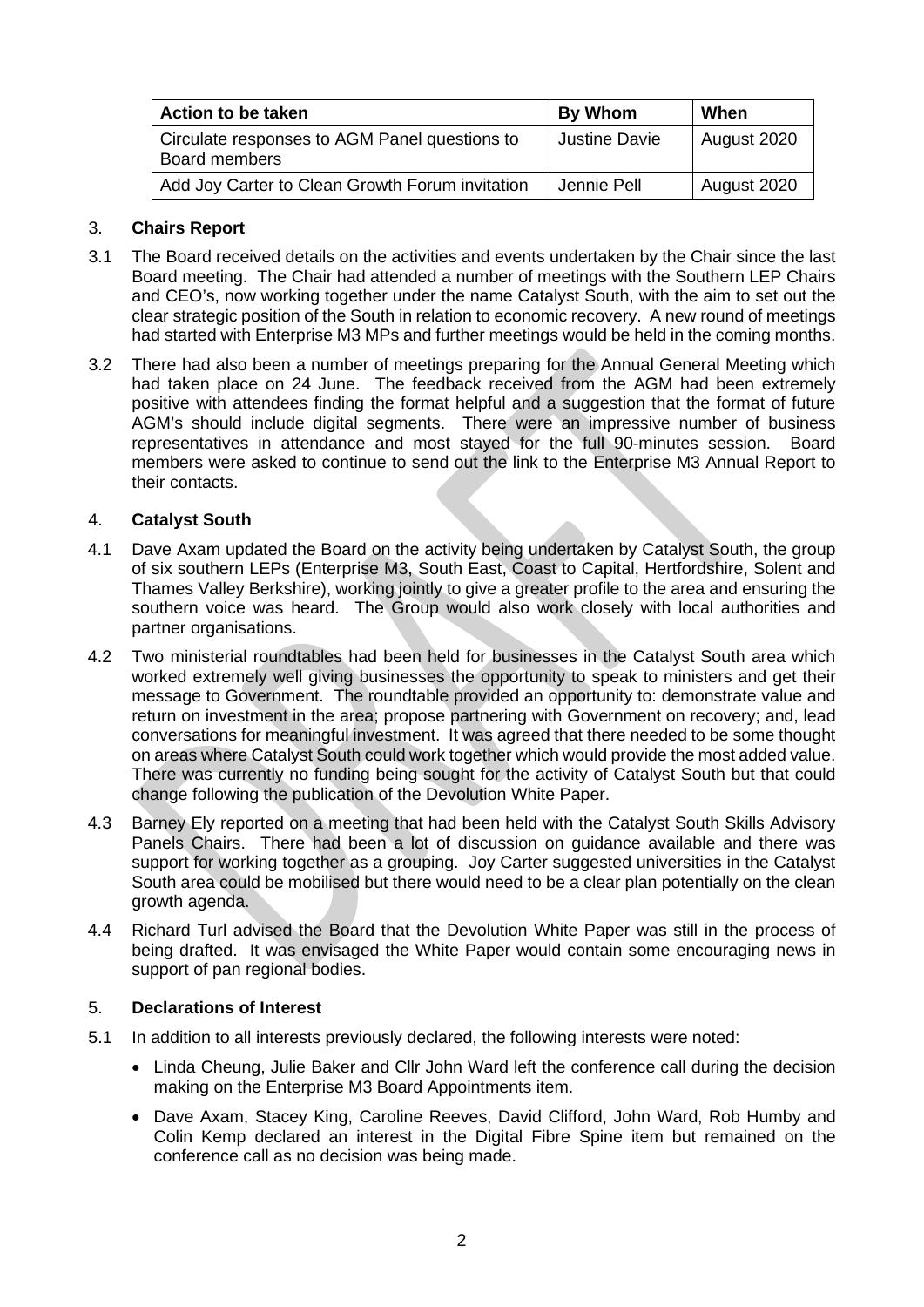- Dave Axam, Rob Humby and Colin Kemp declared an interest in the Capital Programme Update Getting Building Fund submission item but remained on the conference call as no decision was being made.
- Dave Axam and Richard Millard left the conference call during the decision making on the Whitehill and Bordon Town Centre item.
- Ross McNally declared an interest in the Growth Hub item but remained on the conference call as no decision was being made.

## 6. **Covid-19 Intelligence and Recovery Plan**

- 6.1 The Board received a presentation on the current economic impact intelligence gathered to date. Covid-19 had caused a huge impact on jobs with 28% (202,900) employees resident in the Enterprise M3 area furloughed, 73% (56,800) of self employed residents supported through the Self-Employed Income Support Scheme and 36,555 residents receiving work-related benefits. The unemployment claim rates remained below the UK average but the rise in the number of claimants had been high in Enterprise M3 localities. It was anticipated that there would be a large number of people made redundant. Although Enterprise M3 had a strong resilience it was anticipated that there would be a number of people unemployed, particularly low skilled, women and young people.
- 6.2 The analysis from Metrodynamics identified that the main areas hit were accommodation and food, education and construction which made up a significant proportion of employment in EM3 area. A number of economic areas which had been affected by Covid-19 had been assessed and identified whether they had been accelerated or interrupted and if they were a threat or an opportunity with proposed responses. Issues identified as interruptions which were a threat to the economy included a sharp drop in output, damage to financial health of firms and mass unemployment. Issues that had been accelerated and identified as opportunities including increased focus on low-carbon, Government activity on innovation, co-working space outside city centres and growth in cyber security.
- 6.3 New investment from Government included £13.3m for the Getting Building Fund, £500k for the Supporting Town Centre Fund, £400k EU funding for small grants for the visitor sector and wider economy and up to £150k to support Peer to Peer Networks for business recovery. There were a number of areas of work in place to be taken forward on recovery and renewal to address jobs and skills, digitisation for new ways of working and growing the low carbon economy.
- 6.4 The Board discussed the information provided in the presentation and recognised there were a number of issues to be considered around the tourism and high streets and what could be offered to help recovery in the future. It was acknowledged that rents on the high street were an issue and that change of use was not always a viable solution for vacant units.
- 6.5 The Board was advised that a recovery and renewal strategic workshop would be arranged in September/October.

| <b>Action to be taken</b>                                  | By Whom       | When                       |
|------------------------------------------------------------|---------------|----------------------------|
| Circulate the economic impact slides to Board<br>members   | Justine Davie | <b>July 2020</b>           |
| Arrange a Board recovery and renewal strategic<br>workshop | Justine Davie | September/<br>October 2020 |

#### 7. **Enterprise M3 Board Appointments and Governance**

7.1 Mike Short updated the Board on the work of the Nominations Committee. The Non-Executive Director and Chair recruitment microsite went live on 22 July. It was intended that the interviews would take place in late September with the appointment ratified at the November Board meeting. The individual appointed to take over as Chair would be co-opted to the Board until November 2021 when they would take up the Chair position.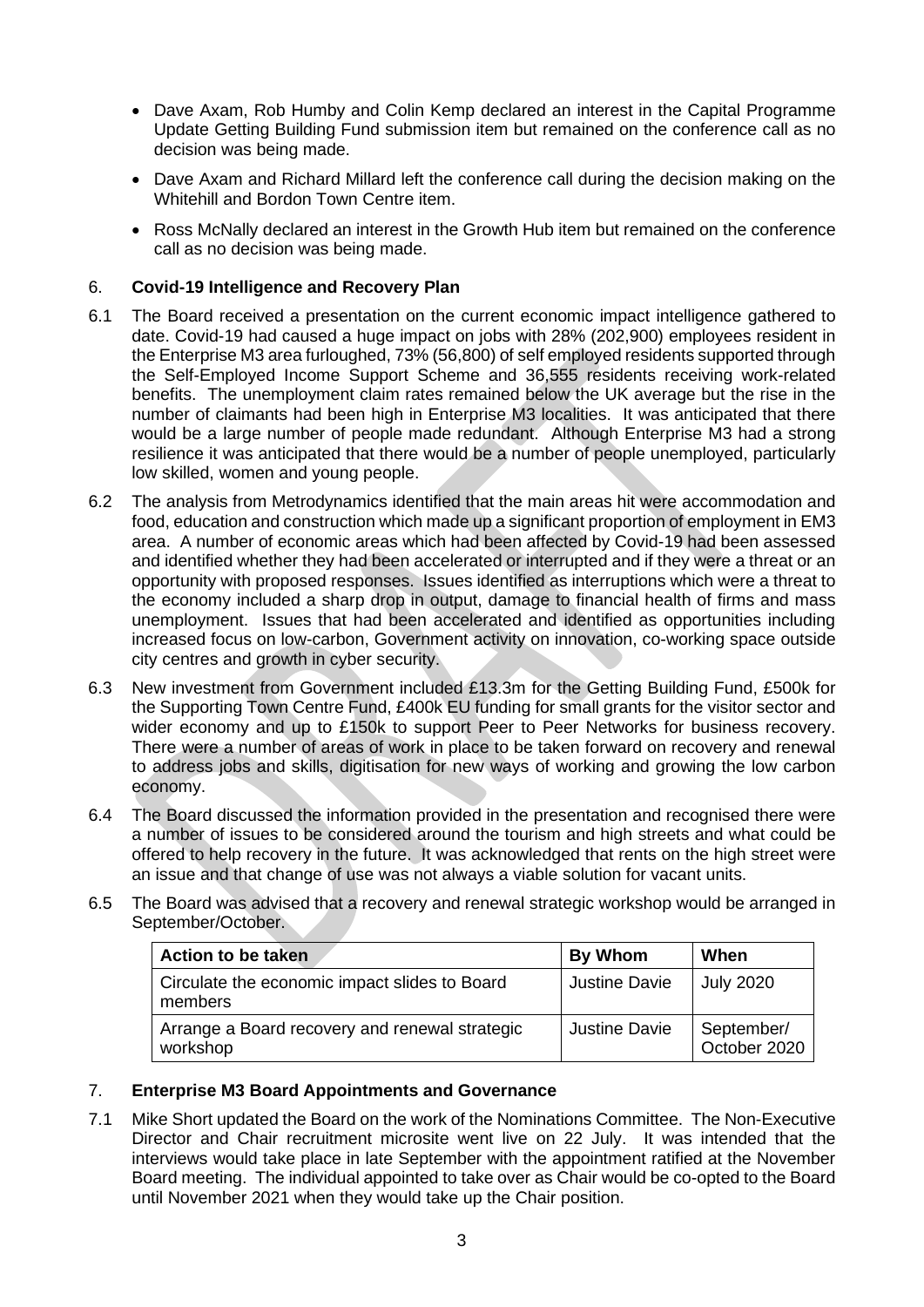- 7.2 There were a number of vacancies to be filled on the sub-groups and the Nominations Committee would be working towards identifying appropriate Board members to fill those vacancies which would be recommended at a future Board meeting.
- 7.3 Cllr Ian Harvey had stepped down as Leader of Spelthorne Borough Council in June 2020 which left a vacancy on the Board for a Surrey local authority leader. The Joint Leaders Board (JLB) sought nominations at the meeting on 23 July and nominated Cllr John Ward to join the Board from 30 July 2020. The Board Directors agreed to the appointment of Cllr John Ward as an Enterprise M3 Director.
- 7.4 The Board agreed the reappointment of Linda Cheung as a Board Director for a second term to July 2023.
- 7.5 The Board agreed that Julie Baker be appointed as the Enterprise M3 Equality and Diversity Lead.
- 7.6 The Board was advised that Government had formally acknowledged that Natwest/RBS was a private sector body therefore Julie Baker would be now be recorded as a private sector Board member.
- 7.7 The Board noted that there was an existing vacancy for a Surrey district Programme Management Group member and that no nominations were brought forward. JLB agreed that the Surrey districts would be asked to put forward nominations and the appointment would be considered again at the September JLB meeting.

#### 8. **Digital Fibre Spine Project**

- 8.1 Rob Dunford introduced the Digital Fibre Spine project which was a bold intervention on the part of the LEP to support a step change in digital connectivity in the Enterprise M3 area. The work undertaken for the Local Industrial Strategy identified the poor mobile and broadband connectivity in many parts of the area. The need for greatly enhanced digital infrastructure had been further highlighted during the current Covid-19 pandemic. The Digital Fibre Spine project had the potential to achieve a significant benefit for a relatively small amount of funding.
- 8.2 Rob Leenderts from NGIS and Kevin Lloyd provided a presentation on the Digital Fibre Spine Project which would provide Gigabit connectivity, exponentially faster than the basic or superfast provision currently available and helping to close the digital divide so that the whole area had fast, reliable connections. This was particularly important for many frontier businesses which required high speeds and the ability to transfer huge volumes of data.
- 8.3 The proposed route for the initial fibre spine was between Basingstoke and Guildford running through Hart, Surrey Heath, Rushmoor and Waverley local authority areas. Detailed mapping of the route was being carried out to maximise the benefit to councils, businesses and potential operators. The detailed business plan setting out the scale of the opportunity for the area and the full funding package was scheduled for August which would be submitted to the Board for consideration. A partnership would be established across the relevant local authorities involved to move the project forward. Subject to procurement and planning, it was expected that the civil engineering expertise to lay the fibre and associated kit could begin in 2020 with the Network in place by end 2021.
- 8.4 The Programme Management Group had agreed for the Digital Fibre Spine project to be included in the submission for the Getting Building Fund to the value of £4.5m. Other funding sources would be sought including other Government funding and contributions from partner organisations. Meetings were being held with local authorities to identify the businesses that would benefit from the fibre spine. A local authority steering board would be established to enable the local authorities to take ownership of the project and manage the revenue scheme.
- 8.5 The Board discussed the project and it was highlighted that the civil engineering capacity would be critical to meeting the ambitious timetable for project delivery. The Board supported the vision for developing a fibre spine project to support a step change in digital connectivity in the Enterprise M3 area but suggested some sharpening of the messages for wider use and the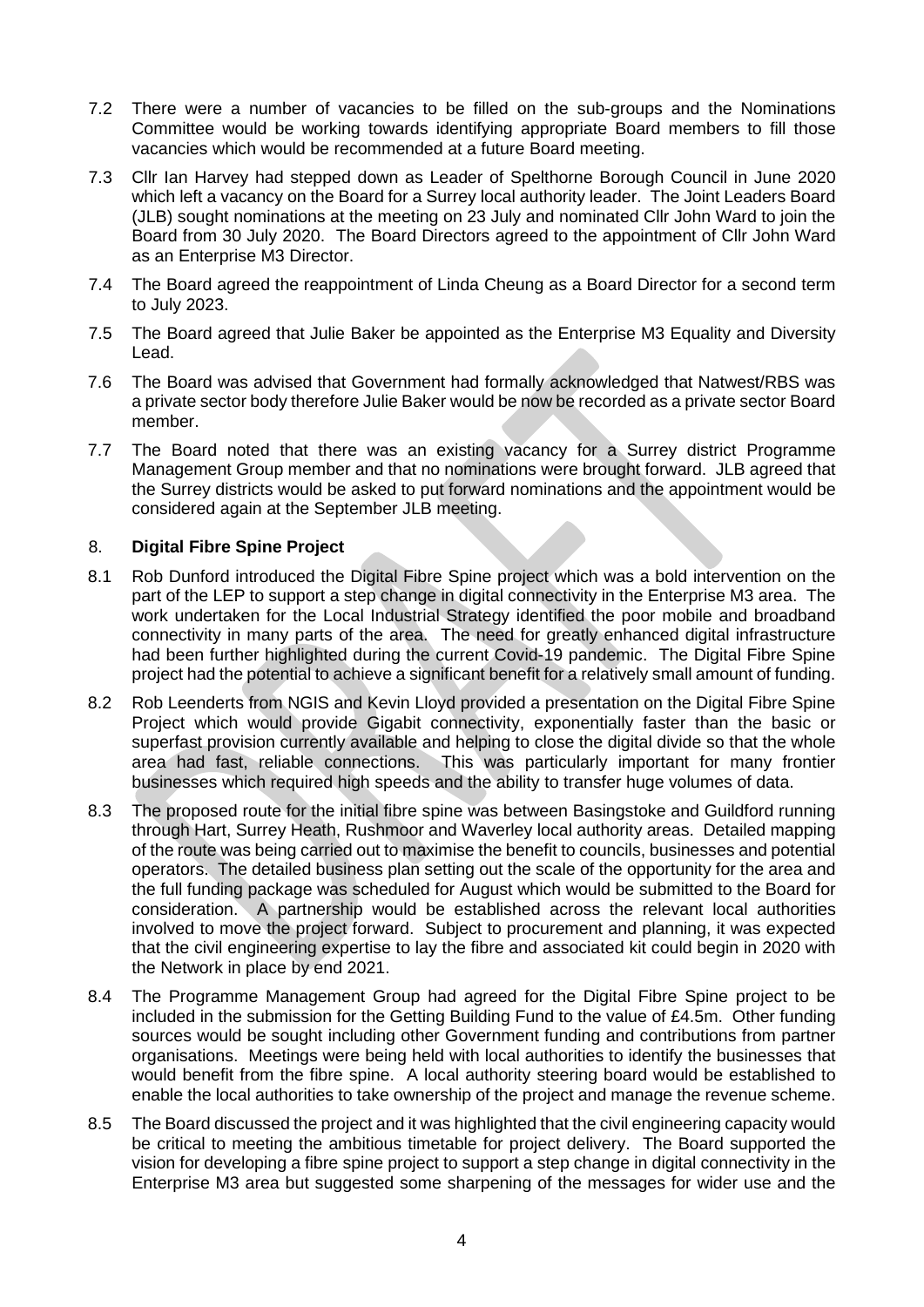need to test the assumptions being made in the detailed calculations underpinning the business plan.

| Action to be taken                              | <b>By Whom</b> | When      |
|-------------------------------------------------|----------------|-----------|
| Develop the business case for the Digital Fibre | Rob Dunford/   | September |
| Spine project                                   | Kevin Lloyd    | 2020      |

#### 9. **Capital Programme Update and project for consideration**

#### **a) Review the Capital Programme**

- 9.1 Lee Danson reported to the Board on the current position with the capital programme. Government's formal review of the 2020/21 programme had taken place, informal feedback had been positive and it was expected that the final third of funding would be received in August. Government guidance remained that the full LGF funding spend was required by 31 March 2021. The current forecast shows that the target spend was achievable.
- 9.2 There were some projects at risk of not being able to draw down their full LGF allocation in 2020/21 which were being closely monitored by the team. Guildford Borough Council (GBC) had previously advised the LEP that they were unlikely to be able to deliver the Blackwater Valley Hotspots project. However, since initial discussions GBC had been working with Surrey County Council (SCC) and GBC confirmed they were now jointly able to deliver the project. The Programme Management Group (PMG) agreed to continue to support the project, with the caveat that a maximum of £500k would be available to support the project in 2021/22.
- 9.3 The Regional Cyber Security Centre had been allocated £5m LGF but Royal Holloway advised they were not able to take the project forward at the current time as they were unable to provide match-funding due to the impact of the Covid-19 pandemic. A new proposal had been submitted which was a new project rather than a change to the existing project. PMG had discussed the proposal and although recognised the merits in the project for the university, due to the delivery concerns, it was agreed that the project should be removed from the capital fund and the remaining £4.17m funding be made available to pipeline projects.
- 9.4 There had been a delay with the Basing View Living Lab project but it had been considered at the Basingstoke and Deane Council meeting on 16 July and received full Council approval. Procurement work was ongoing and it was anticipated that the full funding allocation would be drawn down in 2020/21. This development had meant that the project was no longer considered to be high risk, although its progress would be monitored closely.
- 9.5 The North Downs Line project which would enable additional services to run on the North Downs Line was also at risk of not proceeding. Network Rail had been requested to provide an update by 30 July or would be advised that the project would be removed from the funding pipeline. No update had been received therefore it was recommended that the project be removed from the pipeline and funding offer of £955k withdrawn.
- 9.6 The Getting Building Fund (GBF) had been launched and Enterprise M3 had been allocated £13.3m. The funding had to be spent by Jan 2022 and Government could potentially clawback funding if it was not spent. Government advised that LGF and GBF were to be treated as separate funds and the GBF was not an extension of funding for current projects. There was no additional revenue funding available to support the £13.3m capital funding. The list of projects submitted for the GBF had to be signed off by the Chair and Accountable body by 17 July. At its meeting on 16 July, PMG agreed that the projects to be submitted would be Digital Skills work, Gigabit EM3 Town and Rural (Digital Fibre Spine), Creative Tech Growth Booster, Park, Ride and EV Charge and Clean Growth Pilot (Building Greener Futures programme).
- 9.7 The Board noted the capital programme update.

#### **b) Whitehill and Bordon New Town Centre Project**

9.8 The Board received a report on an application from Whitehill and Bordon Regeneration Company (WBRC) for £4.8m capital grant funding against a total cost of £20.9m for the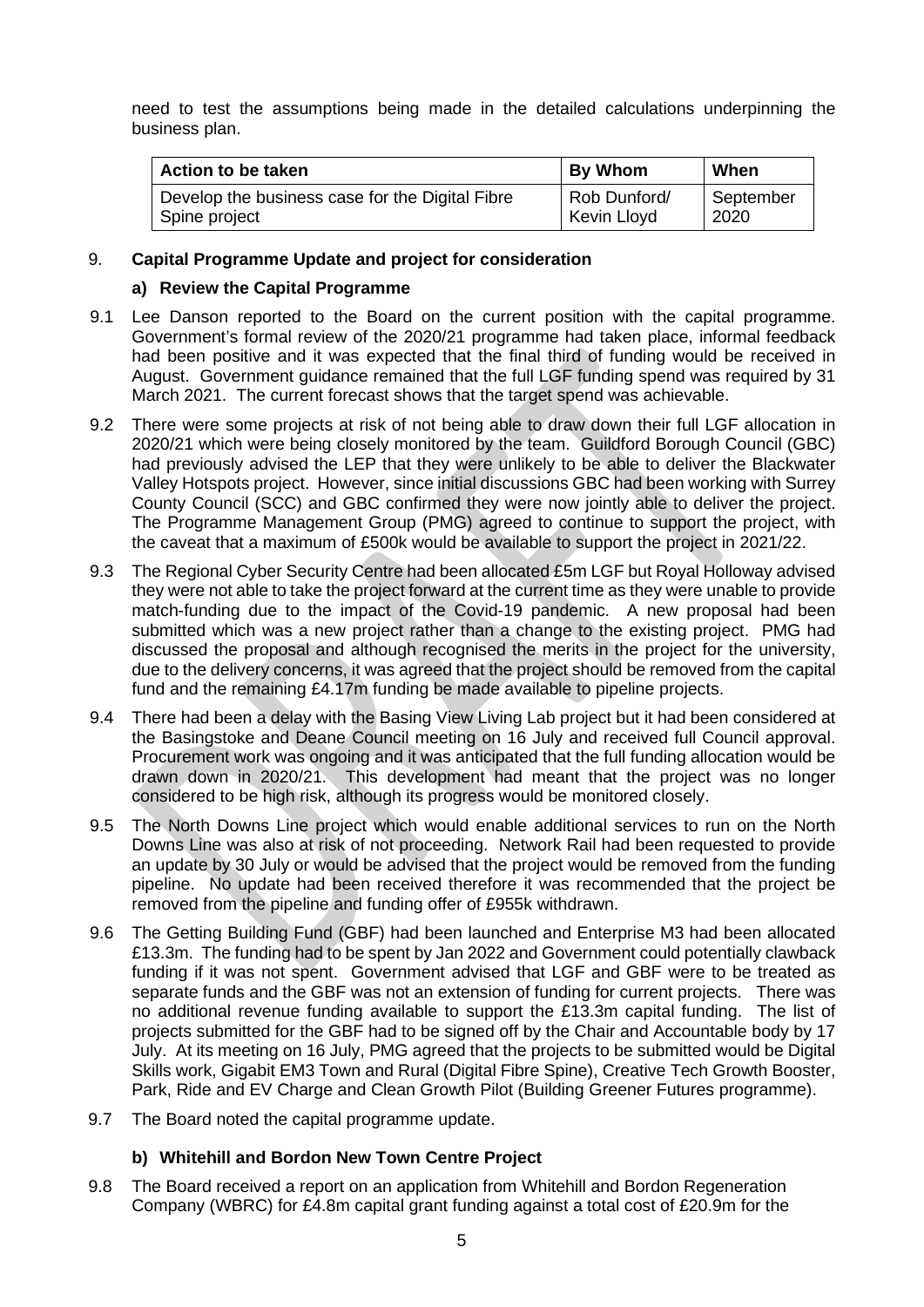Whitehill and Bordon Town Centre scheme. Funding was available to be allocated using unallocated LGF, the project was ready to start delivery and would be complete by March 2021. There would be a condition included in the legal agreement for the spend to be achieved by 31 March 2021.

- 9.9 The capital grant would go towards funding the new public realm of the town centre including town squares, a town park and a car park. Some 1,193 sqm of business floorspace in the form of the Makers Market, an indoor and outdoor market, would be provided which would support local businesses, host events and bolster the activities of local community groups. The project also included the provision of fibre broadband in the town centre. The public realm project was part of Phase 1a of a £20.9m project for the overall redevelopment and regeneration of Whitehill and Bordon town centre project. There were three phases in the regeneration scheme.
- 9.10 AECOM reviewed the business case and all comments and questions raised had been addressed both in writing and through dialogue. The overall assessment was that WBRC had put together an excellent and robust business case. The applicant had been asked to ensure the scheme was Covid compliant and this would continue as a requirement in projects going forward. AECOM confirmed that the case remained strong and robust taking into account the Covid-19 assessment.
- 9.11 The Board discussed the project and asked how WBRC would guarantee that the spend would be achieved in 2020/21. The Board was advised the legal agreement would state that WBRC would be required to meet any cost not achieved by 31 March 2021. The Board approved the allocation of £4.8m capital grant funding for the Whitehill and Bordon Town Centre scheme, with the requirement that the funding was spent in full in 2020/21 financial year.

| <b>Action to be taken</b>                                                                      | <b>By Whom</b>          | When        |
|------------------------------------------------------------------------------------------------|-------------------------|-------------|
| Proceed the Whitehill and Bordon Town Centre<br>scheme to contract                             | Kevin<br><b>Travers</b> | August 2020 |
| Advise Network Rail that funding offer was being<br>withdrawn for the North Downs Line project | Rachel<br>Barker        | August 2020 |

# 10. **Growth Hub Update**

- 10.1 The Board received a paper on the review of the Growth Hub service and the proposal to bring the service in-house from April 2021. The Board was advised that for 2020/21 there had been an increase in the Growth Hub funding therefore there had been no requirement for Enterprise M3 to provide a top up. The supplementary funding would enable the provision of additional coaching by growth associates, additional growth plans, an enhanced online presence and the development of Growth Hub Live to provide webinars.
- 10.2 The current contract was due to end in March 2021. A number of issues would need to be considered for bringing the service in-house including TUPE of staff, future location for the Growth Hub and transfer of CRM and data. The model for an integrated Growth Hub had been considered in the review carried out which identified a spectrum of activity from the existing focus on general advice and growth services and supporting scale ups to a 'Business Hub' offering a wider range of business development support including sector cluster development and trade and investment activity.
- 10.3 The Board noted the paper and that the full proposal for the costings and organisational implications of the model would be reported to the September Board meeting. Issues identified by the Board included the need to ensure the CRM and data was able to be transferred and that key staff were retained. It was recognised that bringing the service in-house would enable activity to be brought together which would benefit the business community.

| Action to be taken                                                     | <b>By Whom</b> | When                 |
|------------------------------------------------------------------------|----------------|----------------------|
| Submit Enterprise M3 Growth Hub proposal<br>to September Board meeting | Rob Dunford    | 24 September<br>2020 |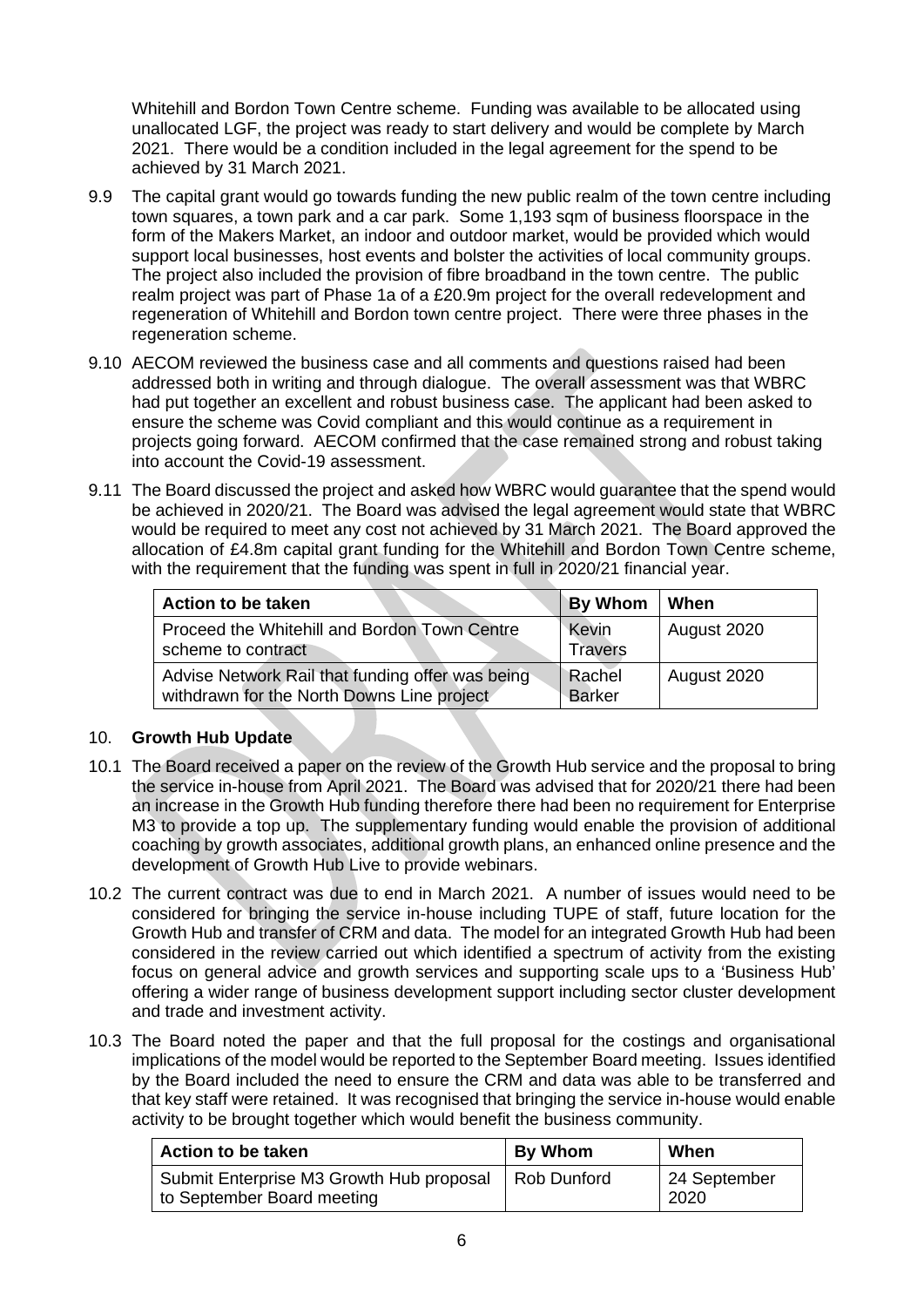## 11. **Government Plans**

- 11.1 Richard Turl updated the Board on Government plans and current activity. The team was thanked for turning round the Getting Building Fund submission so quickly. Government was keen to ensure the funding was spent and it was positive to see that the submission aligned with the Local Industrial Strategy evidence. The Getting Building Fund was due to be launched the following Tuesday and Government would be issuing press releases.
- 11.2 Civil Servants were starting to pivot back from Covid-19 work to the Devolution and Recovery White Paper. Government needed to engage with MPs on the ground before any big announcements were made. The White Paper was due to be published in May but had been delayed due to Covid-19. Discussion were taking place on local government reorganisation and Ministers ambition to push funding and power down to a more local level. The Treasury was keen to engage with pan regional areas. The Comprehensive Spending Review (CSR) had been announced and would be published in the Autumn, it would be logical for the Devolution and Recovery White Paper would come before the CSR. The spending included in the CSR would be from 2021-25

## 12. **Chief Executive's Report**

- 12.1 The Board received and noted the Chief Executive's Report. The report showed how much work was happening. A lot of work carried out last year developing the Local Industrial Strategy was now proving invaluable. The Independent Industrial Strategy Council report was highlighted which showed that LEP capacity funding had remained at the same level and there was now a need for further capacity funding and a commitment to longer term funding. It was hoped there would be a better idea on funding allocation in the Autumn.
- 12.2 The second round of town centre support funding had been completed. There had been £500k allocated and five town centres identified (Spelthorne, Winchester, Fleet, Runnymede and Alton). Work was taking place to look at how some of the common themes could be brought together such as apps and work would be carried out to look at town centres in the longer term.
- 12.3 There had been two announcements for ERDF grant funding for kickstarting tourism and for the wider community of SMEs. It was expected that the demand could be high, both were small grants but with no requirement for match funding. Government had announced the funds but the system for application and allocation was unlikely to be available until October.
- 12.4 The planning application for the extension of Southampton Airport was currently out for consultation. Enterprise M3 had not responded to the planning application but had responded to Southampton and expected them to take strides forward on low carbon. It was recognised that if Southampton Airport was not approved for expansion of its runway it could potentially close which would increase travel to Gatwick. Enterprise M3 would send in a response to the planning application which would be circulated to the Board before submission.

| <b>Action to be taken</b>                                                                          | <b>By Whom</b>       | When          |
|----------------------------------------------------------------------------------------------------|----------------------|---------------|
| Circulate response to Southampton Airport<br>expansion planning application prior to<br>submission | <b>Kevin Travers</b> | 6 August 2020 |

# 13. **Joint Leaders Board**

13.1 The Board received an update on the meeting of the Joint Leaders Board held on 23 July. An update had been received on recovery post Covid-19 which had been really well received and it was helpful to gather intelligence from the different local authority areas. There had been a discussion whether Deputy Leaders could become more involved with the LEP and there would be further discussion at a future meeting.

# 14. **Programme Management Group Report**

14.1 The Board received and noted the minutes of the Programme Management Group meeting held on 30 June and 16 July 2020.